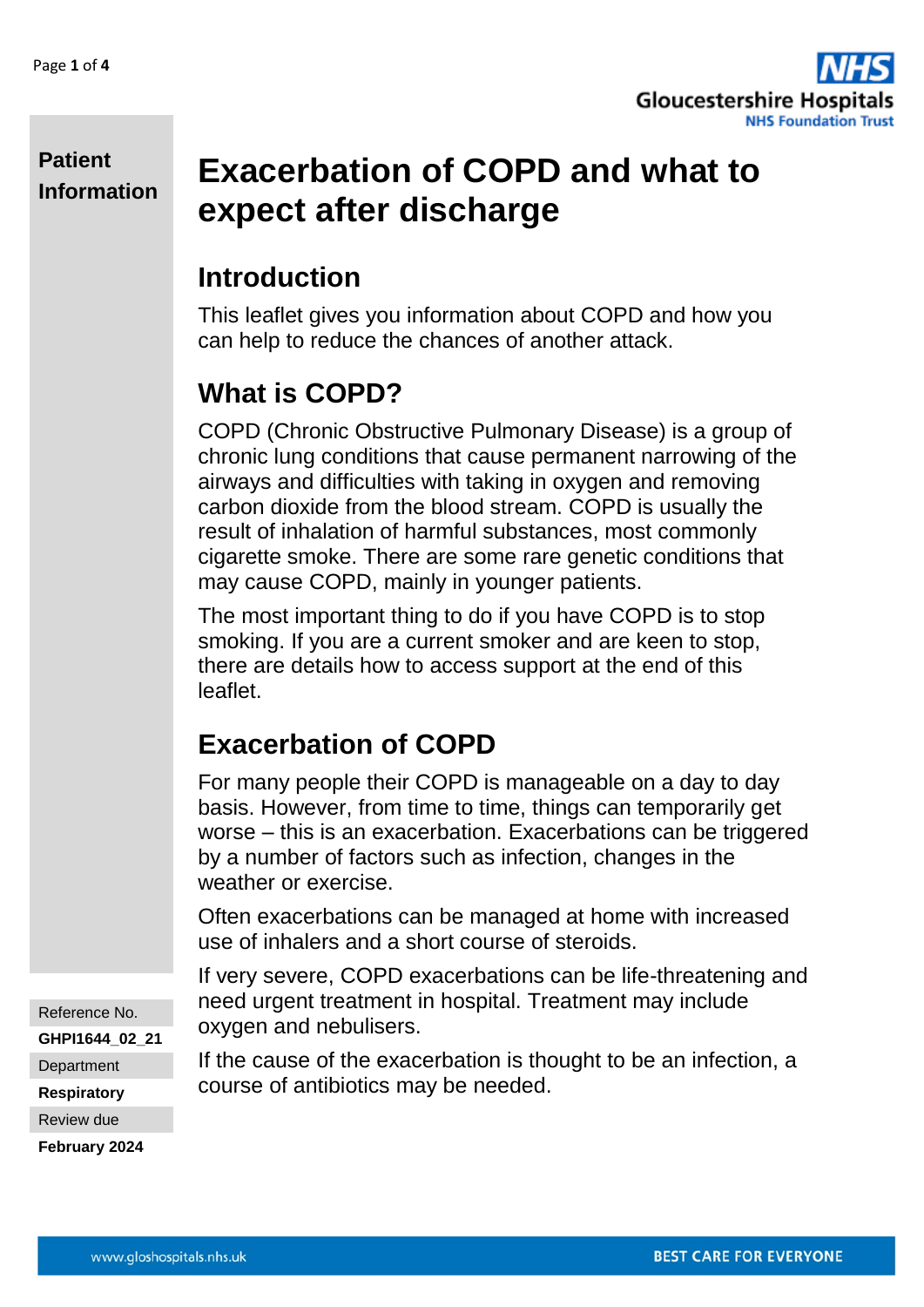

More information about COPD can be found at:

### **Patient Information**

**British Lung Foundation** Website: [www.blf.org.uk/support-for-you/copd](http://www.blf.org.uk/support-for-you/copd)

This website has useful advice regarding a wide range of issues related to COPD.

### **What to do after an exacerbation of COPD?**

Your symptoms should start to improve 2 to 3 days after starting treatment.

You should complete any course of steroids or antibiotics you have been prescribed. If you are taking long term steroids (usually prednisolone) or have been on a prolonged course, the dose may need to be slowly reduced rather than stopping abruptly.

While your breathing should get better after an exacerbation, it often does not quite get back to the same level as before.

Signs that might suggest things are getting worse or you are developing another flare up are:

- Increased breathlessness that does not get better after a short time
- Increased coughing
- Producing more sputum
- Your sputum changes in consistency or colour.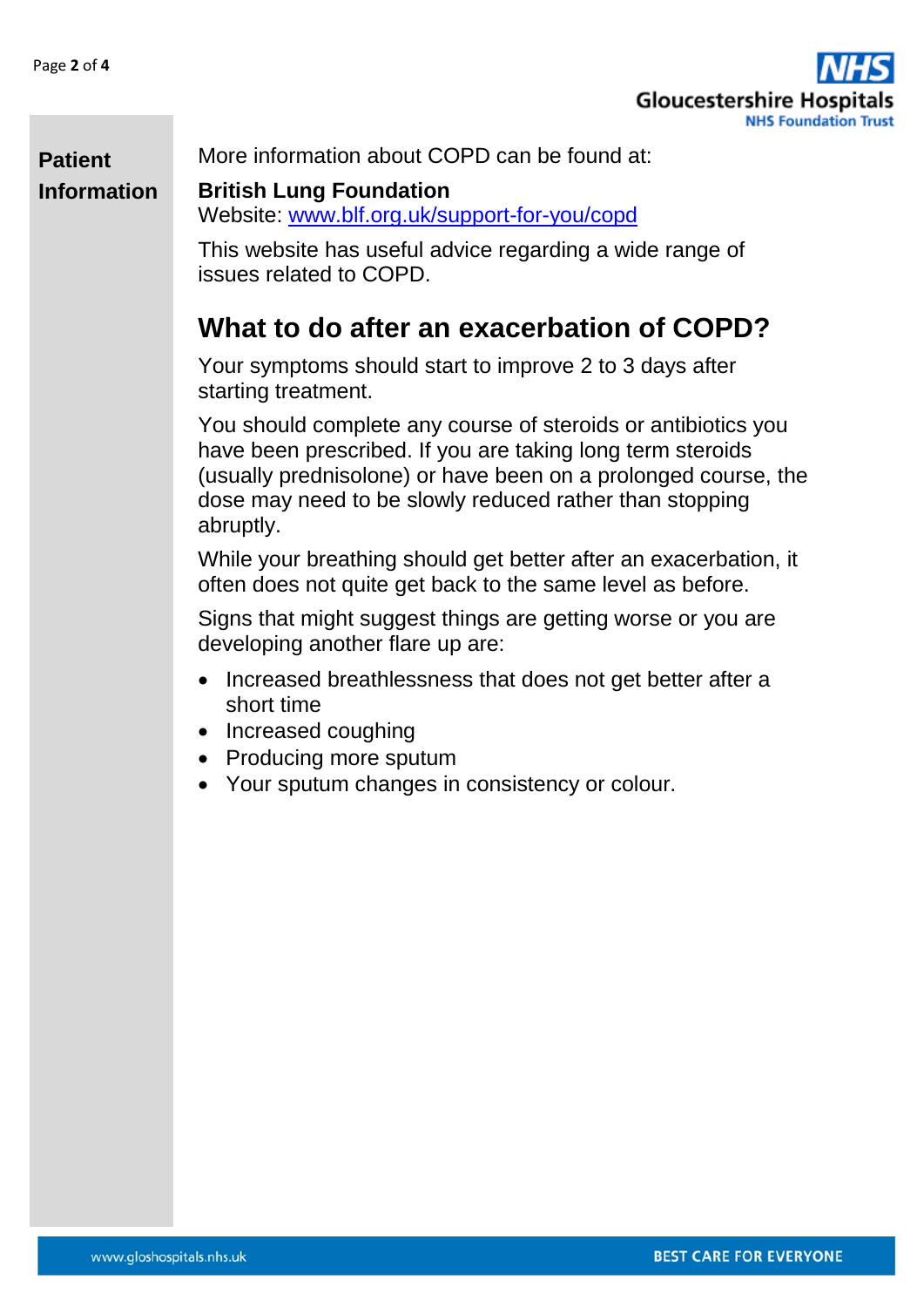# **Gloucestershire Hospitals NHS Foundation Trust**



### **Follow up arrangements**

Your inhaler treatment and need for steroids and antibiotics should have been explained before you are discharged from hospital. If you did not understand the information or you have some concerns or questions, please ask your nurse or doctor before leaving.